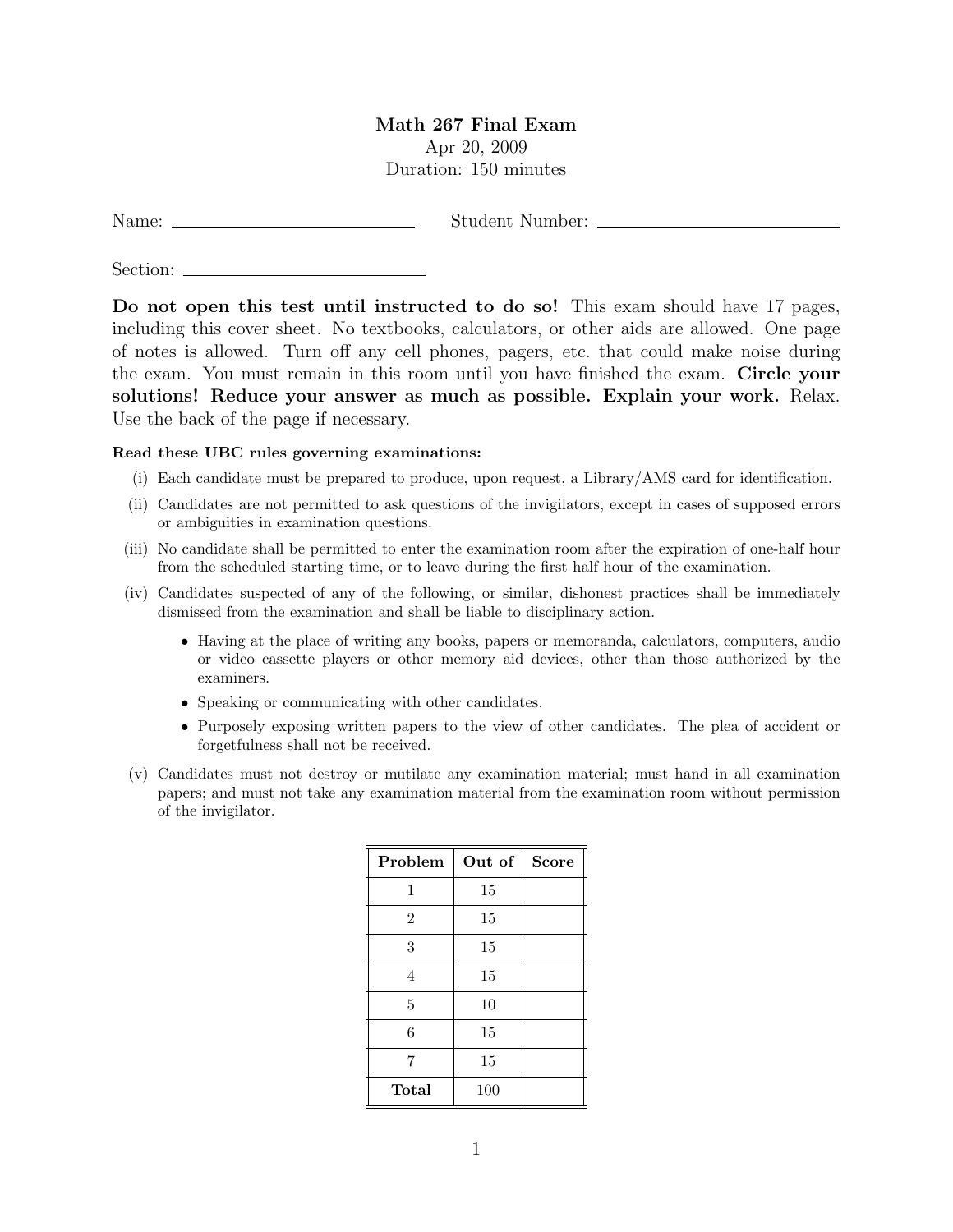#### Problem 1 (15 points)

Let  $f(t)$  be given by

$$
f(t) = \begin{cases} t & \text{if } 0 \le t < 1 \\ 2 - t & \text{if } 1 \le t < 2 \\ 0 & \text{otherwise} \end{cases}
$$

- (a) Let  $f_e(t)$  be such that (i)  $f_e(t) = f(t)$  for all  $0 \le t < 2$ , (ii)  $f_e(t)$  is periodic with period 2, and (iii)  $f_e(t)$  is **even**. Sketch the graph of  $f_e(t)$ .
- (b) Find the complex Fourier series of  $f_e(t)$ .
- (c) Find the real Fourier series of  $f_e(t)$ .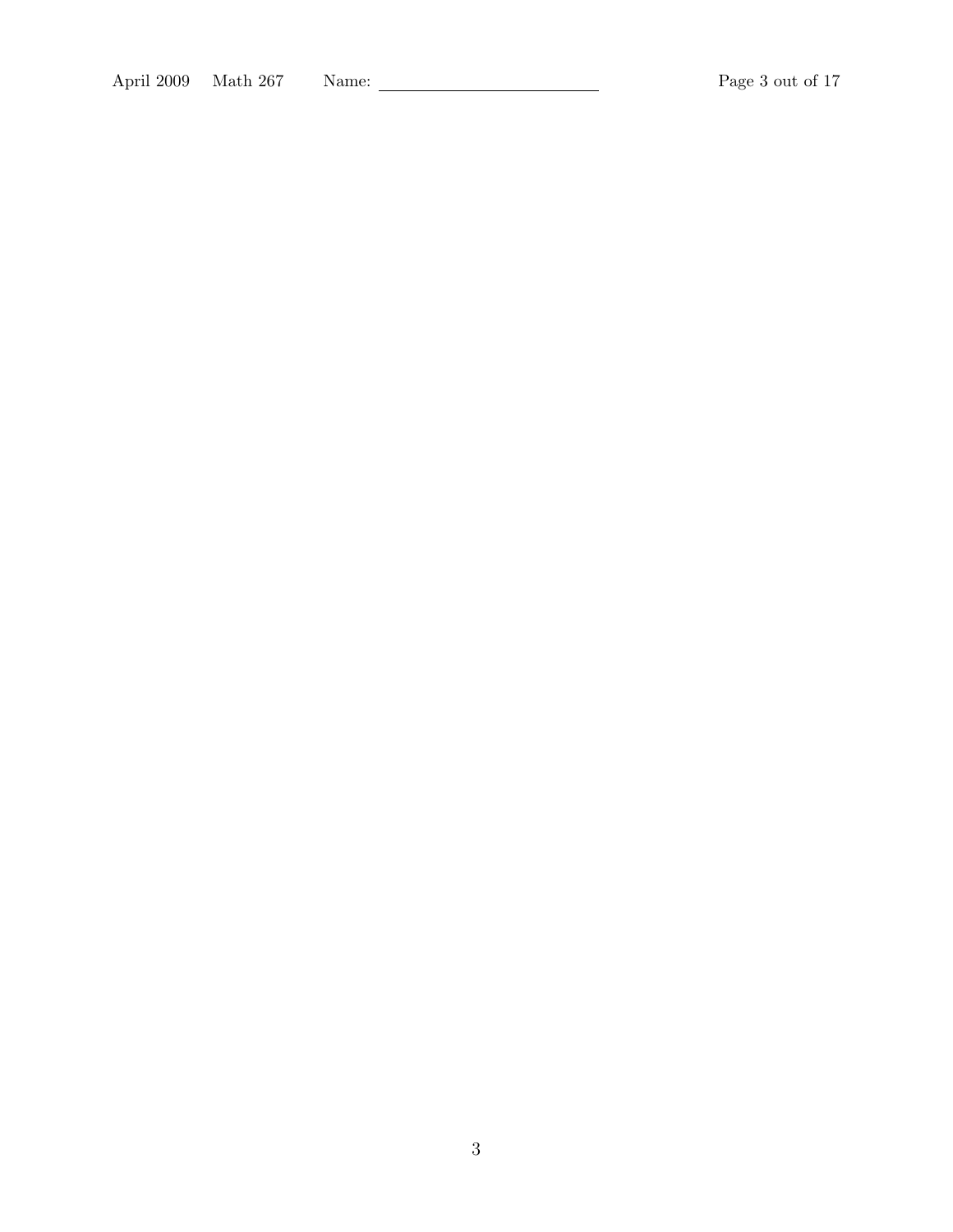# Problem 2 (15 points)

- (a) Find the inverse Fourier transform of  $\hat{g}(\omega) = \text{sinc}(\omega 3)$ .
- (b) Find the inverse Fourier transform of  $\widehat{h}(\omega) = \frac{iw}{(1+i\omega)(2+i\omega)}$ .
- (c) Find the Fourier transform of  $f(t) = te^{3t}u(-t+2)$ .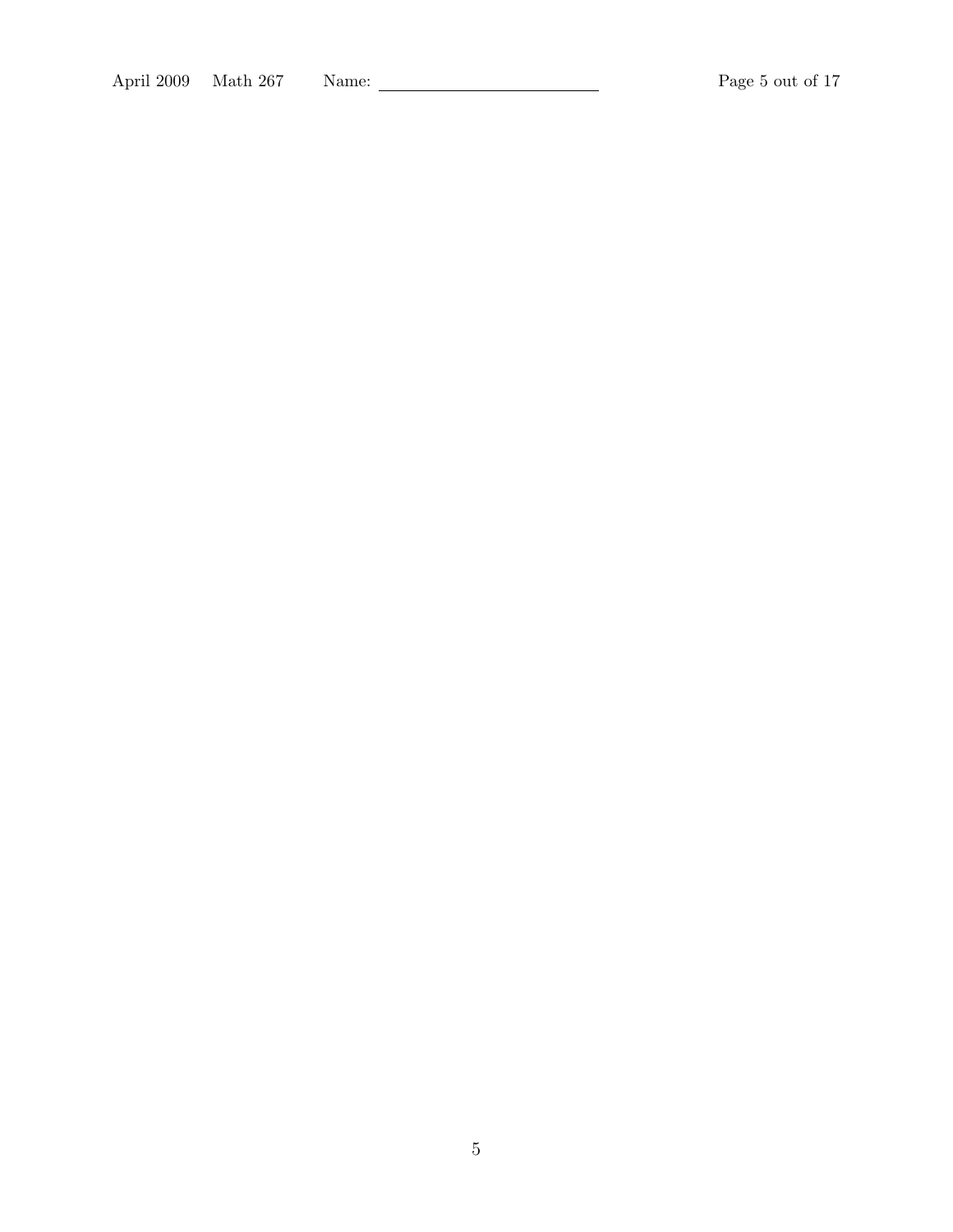## Problem 3 (15 points)

Let  $f(t) = 2\cos(2t) + \cos(3t)$  be a signal of interest that was transmitted to us over a noisy channel. Suppose we received instead of  $f(t)$  a "contaminated" version given by  $x(t) = f(t) + n(t)$  where  $n(t) = 0.3 \sin(101t) - 0.1 \cos(117t)$ . (See figure for the graph of  $f(t)$ ) (left) and the graph of its contaminated version  $x(t)$  (right).



- (a) Calculate  $\widehat{f}(\omega)$  and  $\widehat{n}(\omega)$ .
- (b) Sketch the graph of  $\widehat{x}(\omega)$ .
- (c) Now construct an LTI system (i.e., a filter) that will "denoise" the contaminated signal: the output of the sytem should be  $f(t)$  whenever its input is  $x(t)$ . Specify the transfer function of your system.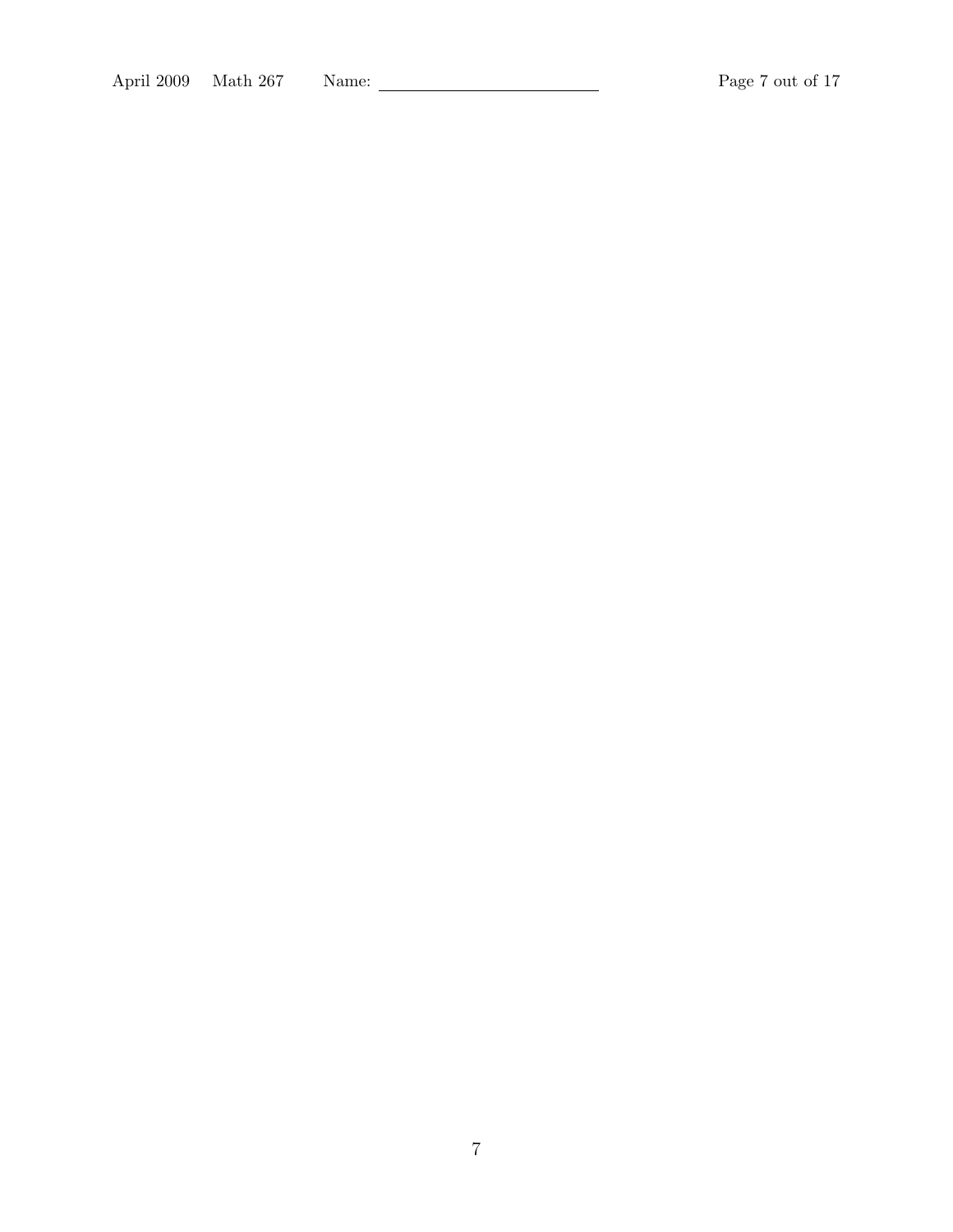April 2009 Math 267 Name: Page 8 out of 17

## Problem 4 (15 points)

Find the solution  $u(x, t)$  to the wave equation

$$
u_{tt}(x,t) = u_{xx}(x,t), \qquad 0 < x < \pi, t > 0,
$$

with the boundary conditions

$$
u(0,t) = u(\pi, t) = 0
$$

and the initial conditions

$$
u(x, 0) = \sin(x) - \frac{1}{2}\sin(2x)
$$
 and  $u_t(x, 0) = \sin(3x)$ .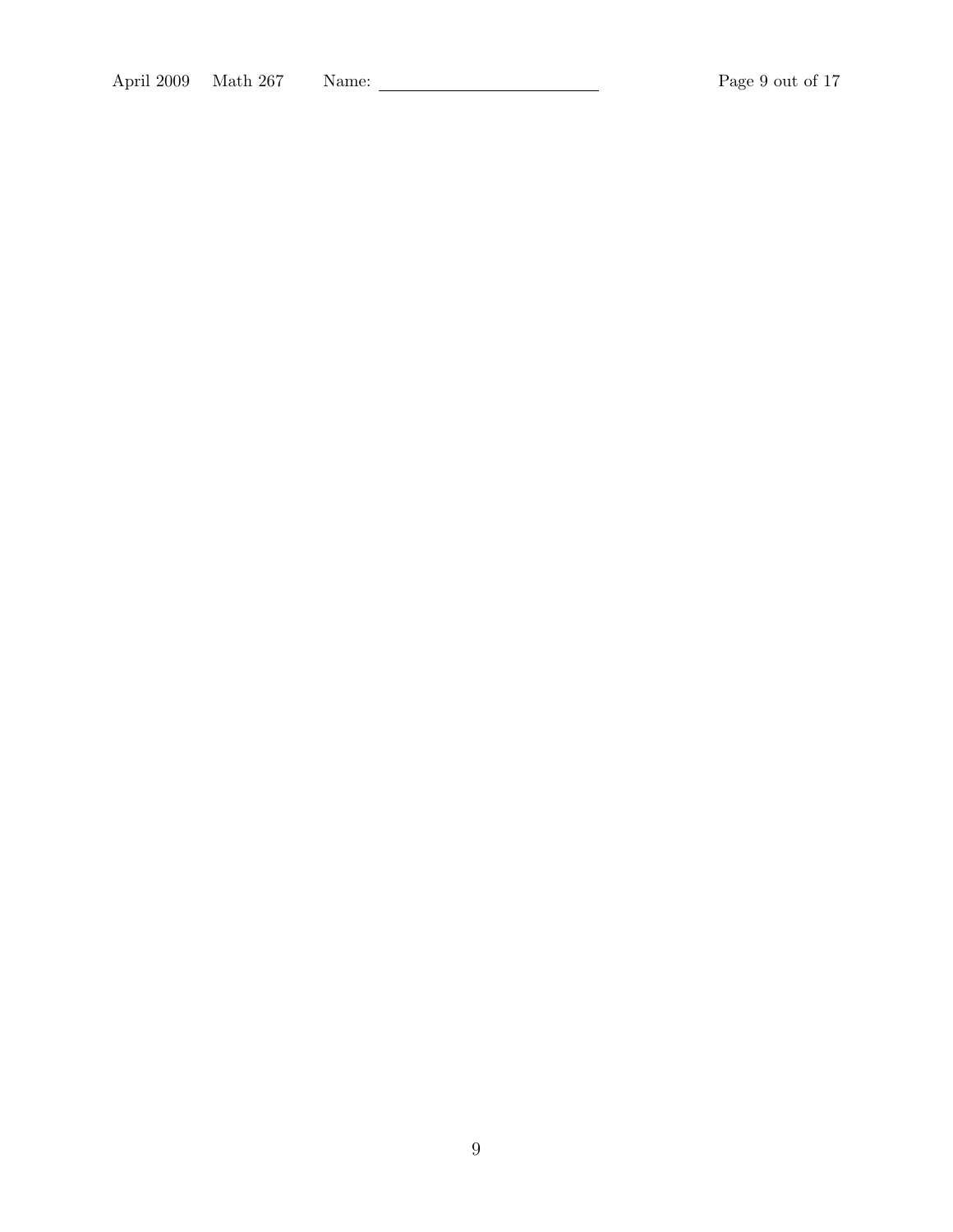## Problem 5 (10 points)

(a) Find the discrete Fourier transform of the vector

$$
v = [1, a, a^2, a^3, a^4, a^5, a^6],
$$

where  $0 < a < 1$  is a parameter.

(b) Find the discrete time Fourier series coefficients of the 5-periodic discrete time signal  $x[n]$  whose graph on the interval  $-10 ≤ n ≤ 10$  is given below.

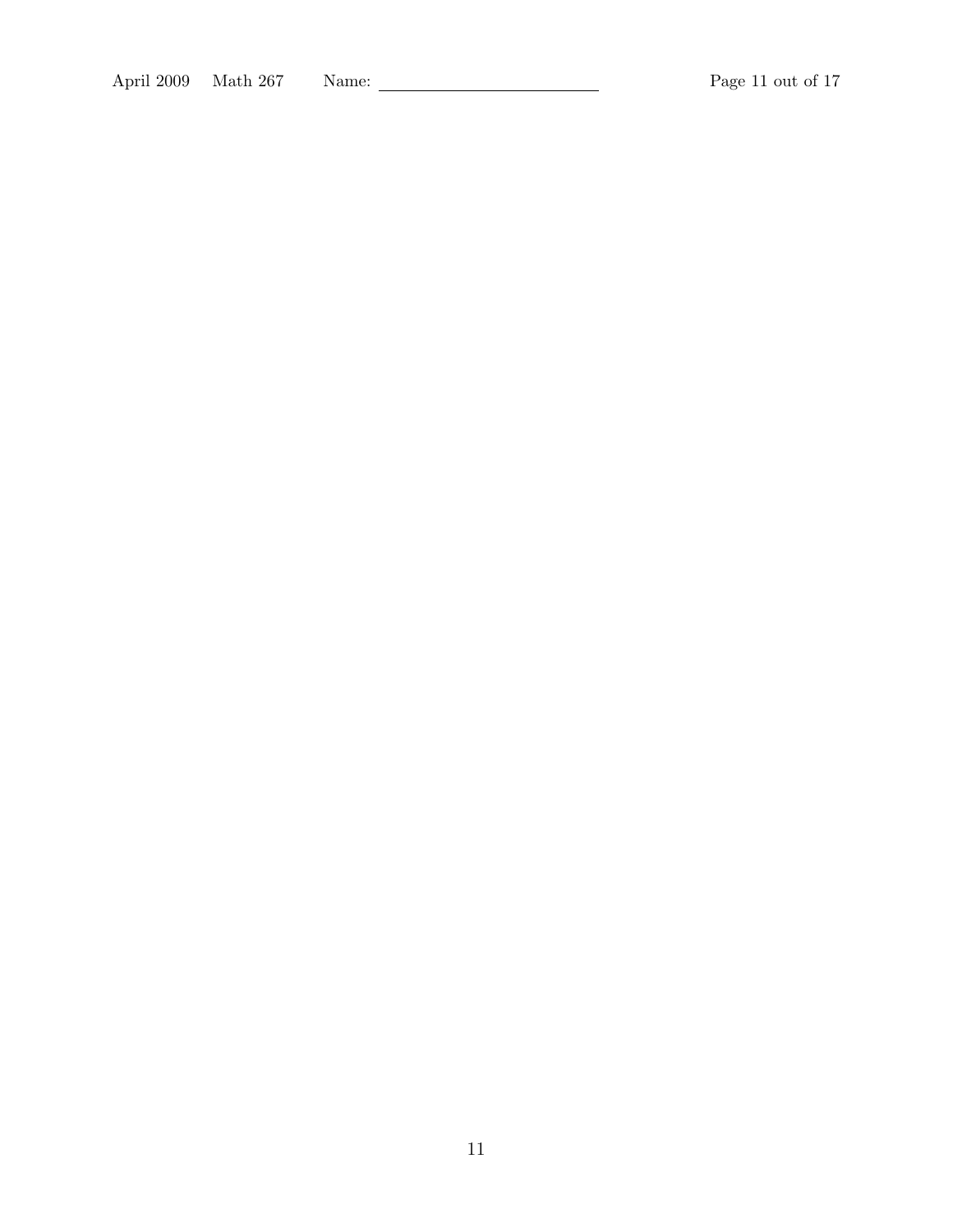Problem 6 (15 points) Determine the z-transform of the following signals.

- (a)  $x[n] = (\frac{1}{3})$  $\frac{1}{3}$  $\int^n u(n)$ ,
- (b)  $y[n] = (\frac{1}{3})$  $\frac{1}{3}$  $\int^n u(n-3)$ ,
- (c)  $y[n] = (\frac{1}{3})$  $\frac{1}{3}$  $\int^n u(-n-1)$ .
- (d) In each case above, indicate whether the discrete-time Fourier transform of the signal exists. If it does, find it. If not, explain.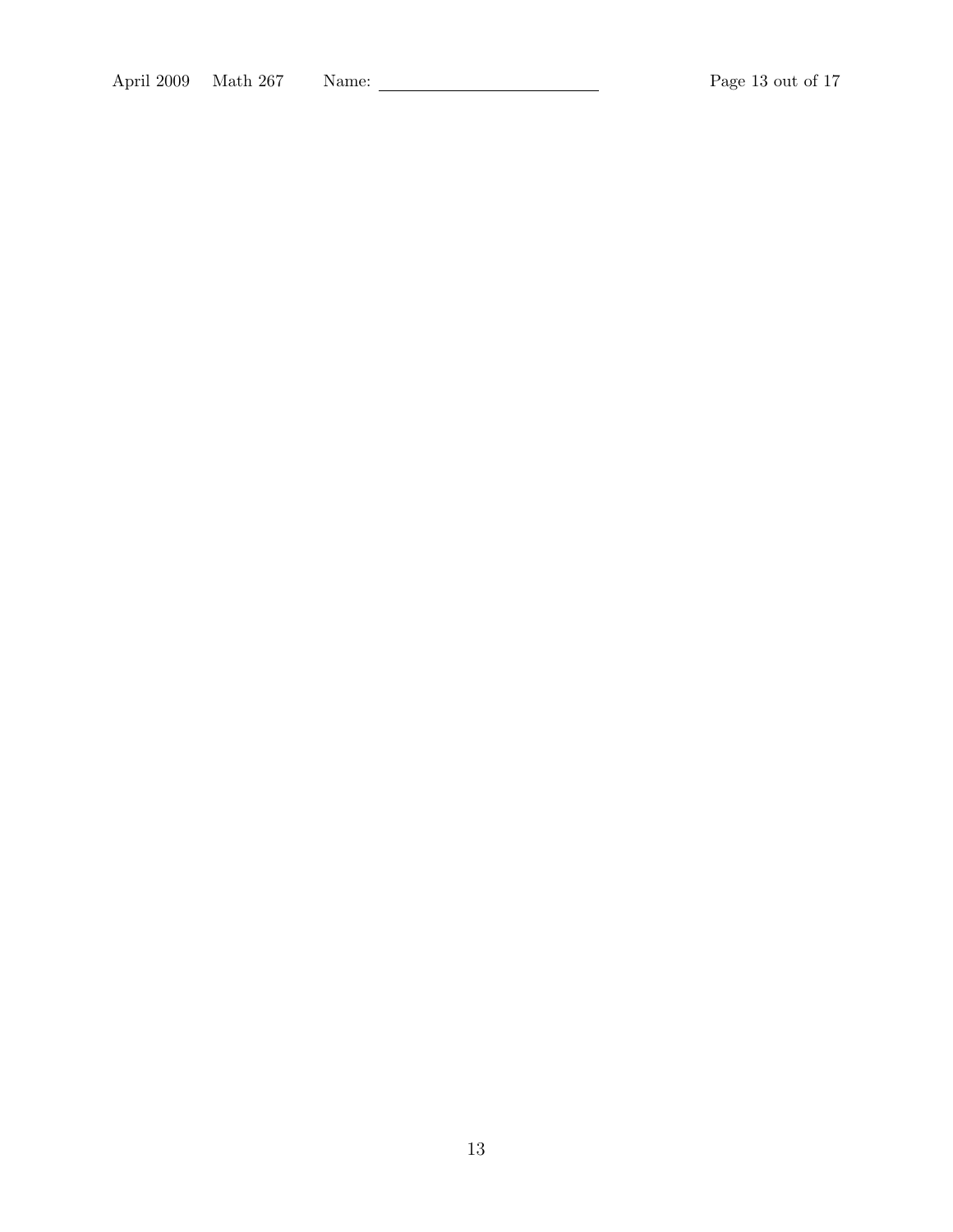#### Problem 7 (15 points)

Suppose that the expression for the z-transform of  $h[n]$  is given by

$$
H(z) = \frac{z^2 + 3z}{(z - 1/2)(z - 2)(z - 4)}.
$$

- (a) How many different regions of convergence could correspond to  $H(z)$ ? Specify each possible region of convergence.
- (b) If  $H(z)$  is the system function of a stable system, what is its region of convergence?
- (c) Find the impulse response of the system in part (b).
- (d) With the region of convergence from part (b), is the associated sytem causal? If not, can you choose a different region of convergence for  $H(z)$  so that the associated LTI system is causal? Justify your answer.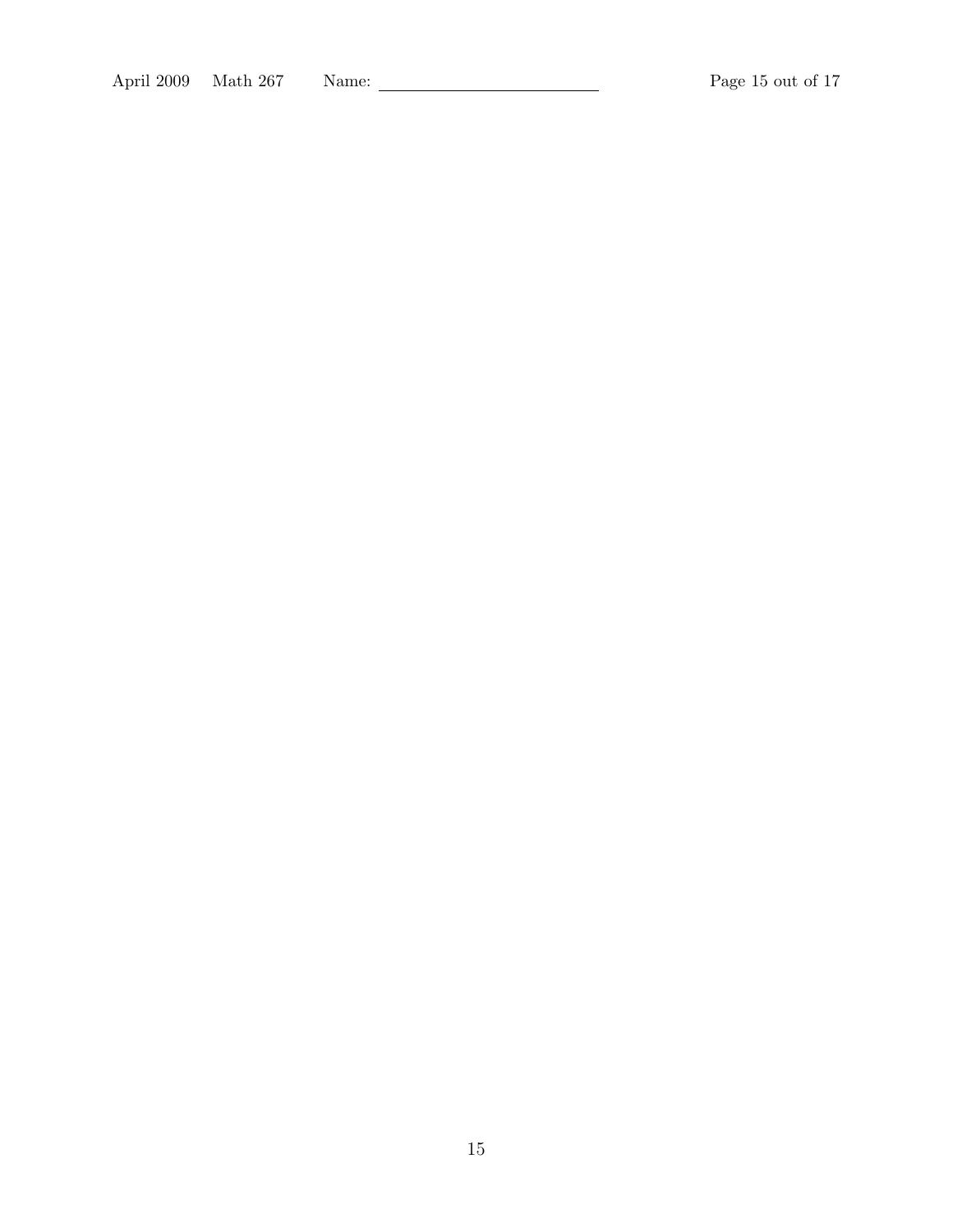April 2009 Math 267 Name: 2009 Math 267 Name: 2009 Page 16 out of 17